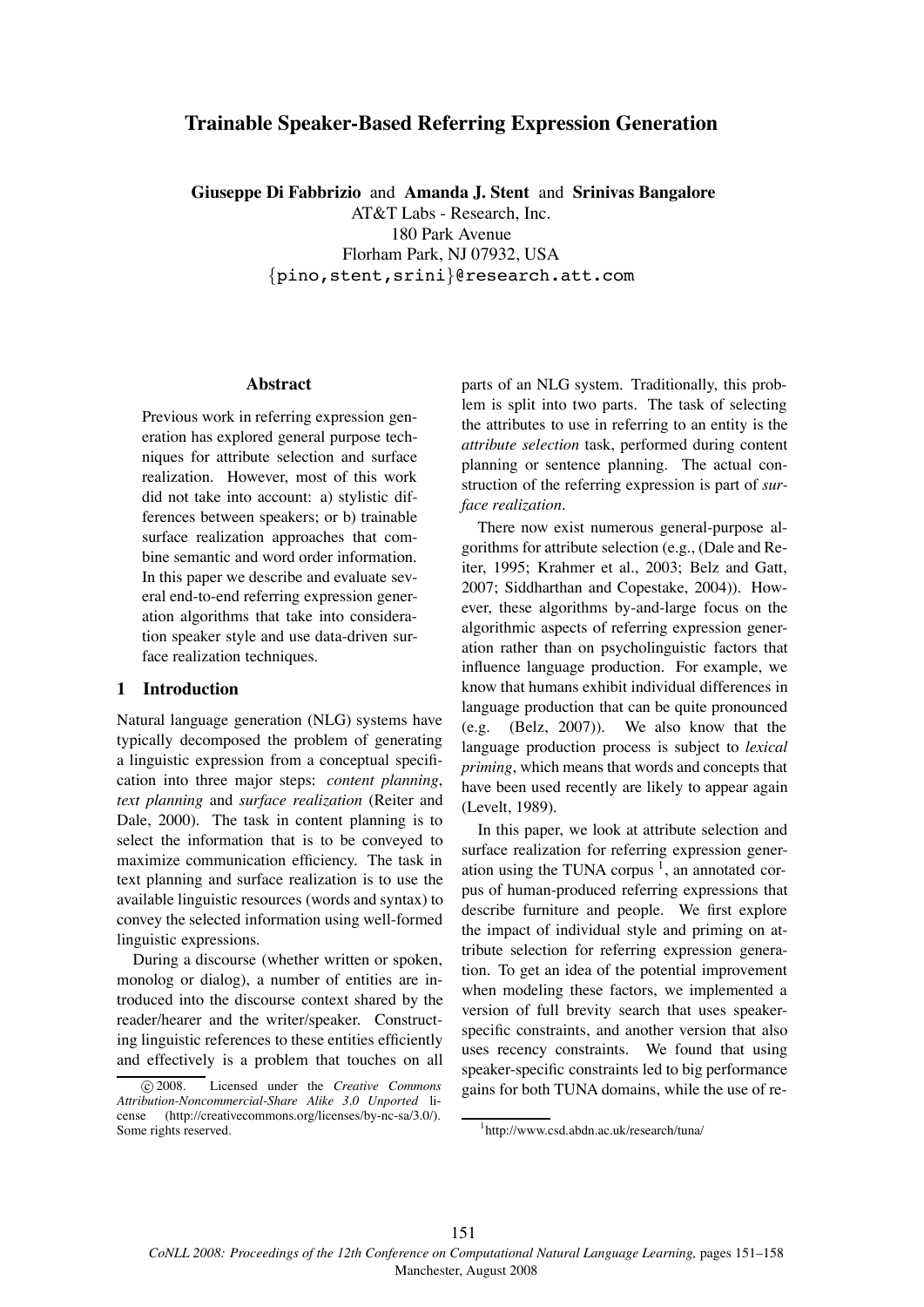cency constraints was not as effective for TUNAstyle tasks. We then modified Dale and Reiter's classic attribute selection algorithm (Dale and Reiter, 1995) to model individual differences in style, and found performance gains in this more greedy approach as well.

Then, we look at surface realization for referring expression generation. There are several approaches to surface realizations described in the literature (Reiter and Dale, 2000) ranging from hand-crafted template-based realizers to data-driven syntax-based realizers (Langkilde and Knight, 2000; Bangalore and Rambow, 2000). Template-based realization provides a straightforward method to fill out pre-defined templates with the current attribute values. Data-driven syntaxbased methods employ techniques that incorporate the syntactic relations between words which can potentially go beyond local adjacency relations. Syntactic information also helps in eliminating ungrammatical sentence realizations. At the other extreme, there are techniques that exhaustively generate possible realizations with recourse to syntax in as much as it is reflected in local  $n$ -grams. Such techniques have the advantage of being robust although they are inadequate to capture long-range dependencies. We explore three techniques for the task of referring expression generation that are different hybrids of hand-crafted and data-driven methods.

The layout of this paper is as follows: In Section 2, we describe the TUNA data set and the task of identifying target entities in the context of distractors. In Section 3, we present our algorithms for attribute selection. Our algorithms for surface realization are presented in Section 4. Our evaluation of these methods for attribute selection and surface realization are presented in Sections 5 and 6.

# **2 The TUNA Corpus**

The TUNA corpus was constructed using a webbased experiment. Participants were presented with a sequence of web pages, on each of which they saw displayed a selection of 7 pictures of either furniture (e.g. Figure 1) or people (e.g. Figure 2) sparsely placed on a 3 row x 5 column grid. One of the pictures (the *target*) was highlighted; the other 6 objects (the *distractors*) were randomly selected from the object database. Participants were told that they were interacting with a

computer system to remove all but the highlighted picture from the screen. They entered a description of the object using natural language to identify the object to the computer system.

The section of the TUNA corpus we used was that provided for the REG 2008 Challenge<sup>2</sup>. The training data includes 319 referring expressions in the furniture domain and 274 in the people domain. The development data (which we used for testing) includes 80 referring expressions in the furniture domain and 68 in the people domain.



Figure 1: Example of data from the furniture domain (*The red couch on top*).



Figure 2: Example of data from the people domain (*The bald subject on the bottom with the white beard*).

# **3 Attribute Selection Algorithms**

Given a set of entities with attributes appropriate to a domain (e.g., cost of flights, author of a book,

<sup>2</sup> http://www.nltg.brighton.ac.uk/research/reg08/. Preliminary versions of these algorithms were used in this challenge and presented at INLG 2008.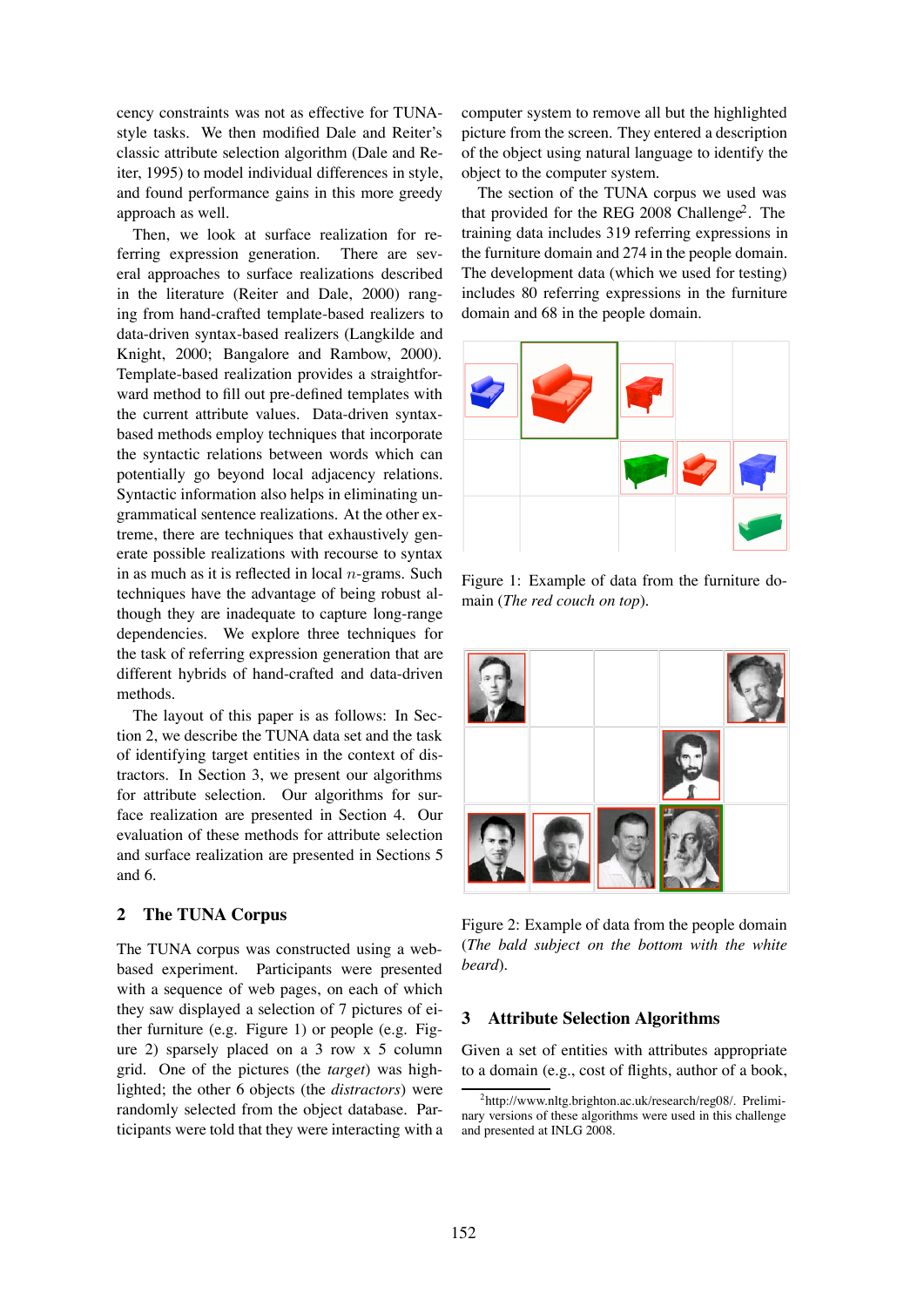color of a car) that are in a discourse context, and a target entity that needs to be identified, the task of attribute selection is to select a subset of the attributes that uniquely identifies the target entity. (Note that there may be more than one such attribute set.) The efficacy of attribute selection can be measured based on the minimality of the selected attribute set as well as its ability to determine the target entity uniquely. There are variations however in terms of what makes an attribute set more preferable to a human. For example, in a people identification task, attributes of faces are generally more memorable than attributes pertaining to outfits. In this paper, we demonstrate that the attribute set is speaker dependent.

In this section, we present two different attribute selection algorithms. The **Full Brevity** algorithm selects the attribute set by exhaustively searching through all possible attribute sets. In contrast, **Dale and Reiter** algorithm orders the attributes based on a heuristic (motivated by human preference) and selects the attributes in that order until the target entity is uniquely determined. We elaborate on these algorithms below.

**Full Brevity (FB)** We implemented a version of full brevity search. It does the following: first, it constructs  $AS$ , the set of attribute sets that uniquely identify the referent given the distractors. Then, it selects an attribute set  $AS_u \in \mathcal{AS}$ based on one of the following four criteria: 1) The **minimality (FB-m)** criterion selects from among the smallest elements of  $AS$  at random. 2) The **frequency (FB-f)** criterion selects the element of AS that occurred most often in the training data. 3) The **speaker frequency (FB-sf)** criterion selects the element of  $AS$  used most often by this speaker in the training data, backing off to FB-f if necessary. This criterion models individual speaking/writing style. 4) Finally, the **speaker recency (FB-sr)** criterion selects the element of AS used most recently by this speaker in the training data, backing off to FB-sf if necessary. This criterion models priming.

**Dale and Reiter** We implemented two variants of the classic Dale & Reiter attribute selection (Dale and Reiter, 1995) algorithm. For **Dale & Reiter basic (DR-b)**, we first build the preferred list of attributes by sorting the attributes according to frequency of use in the training data. We keep separate lists based on the "LOC" condition (if its

value was "+LOC", the participants were told that they could refer to the target using its location on the screen; if it was "-LOC", they were instructed not to use location on the screen) and backoff to a global preferred attribute list if necessary. Next, we iterate over the list of preferred attributes and select the next one that rules out at least one entity in the contrast set until no distractors are left. **Dale & Reiter speaker frequency (DR-sf)** uses a different preferred attribute list for each speaker, backing off to the DR-b preferred list if an attribute has never been observed in the current speaker's preferred attribute list. For the purpose of this task, we did not use any external knowledge (e.g. taxonomies).

#### **4 Surface Realization Approaches**

A surface realizer for referring expression generation transforms a set of attribute-value pairs into a linguistically well-formed expression. Our surface realizers, which are all data-driven, involve four stages of processing: (a) lexical choice of words and phrases to realize attribute values; (b) generation of a space of surface realizations  $(T)$ ; (c) ranking the set of realizations using a language model  $(LM)$ ; (d) selecting the best scoring realization. In general, the best ranking realization  $(T^*)$  is described by equation 1:

$$
T^* = Bestpath(Rank(T, LM))
$$
 (1)

We describe three different methods for creating the search space of surface realizations – *Templatebased*, *Dependency-based* and *Permutation-based* methods. Although these techniques share the same method for ranking, they differ in the methods used for generating the space of possible surface realizations.

#### **4.1 Generating possible surface realizations**

In order to transform the set of attribute-value pairs into a linguistically well-formed expression, the appropriate words that realize each attribute value need to be selected (lexical choice) and the selected words need to be ordered according to the syntax of the target language (lexical order). We present different models for approximating the syntax of the target language. All three models tightly integrate the lexical choice and lexical reordering steps.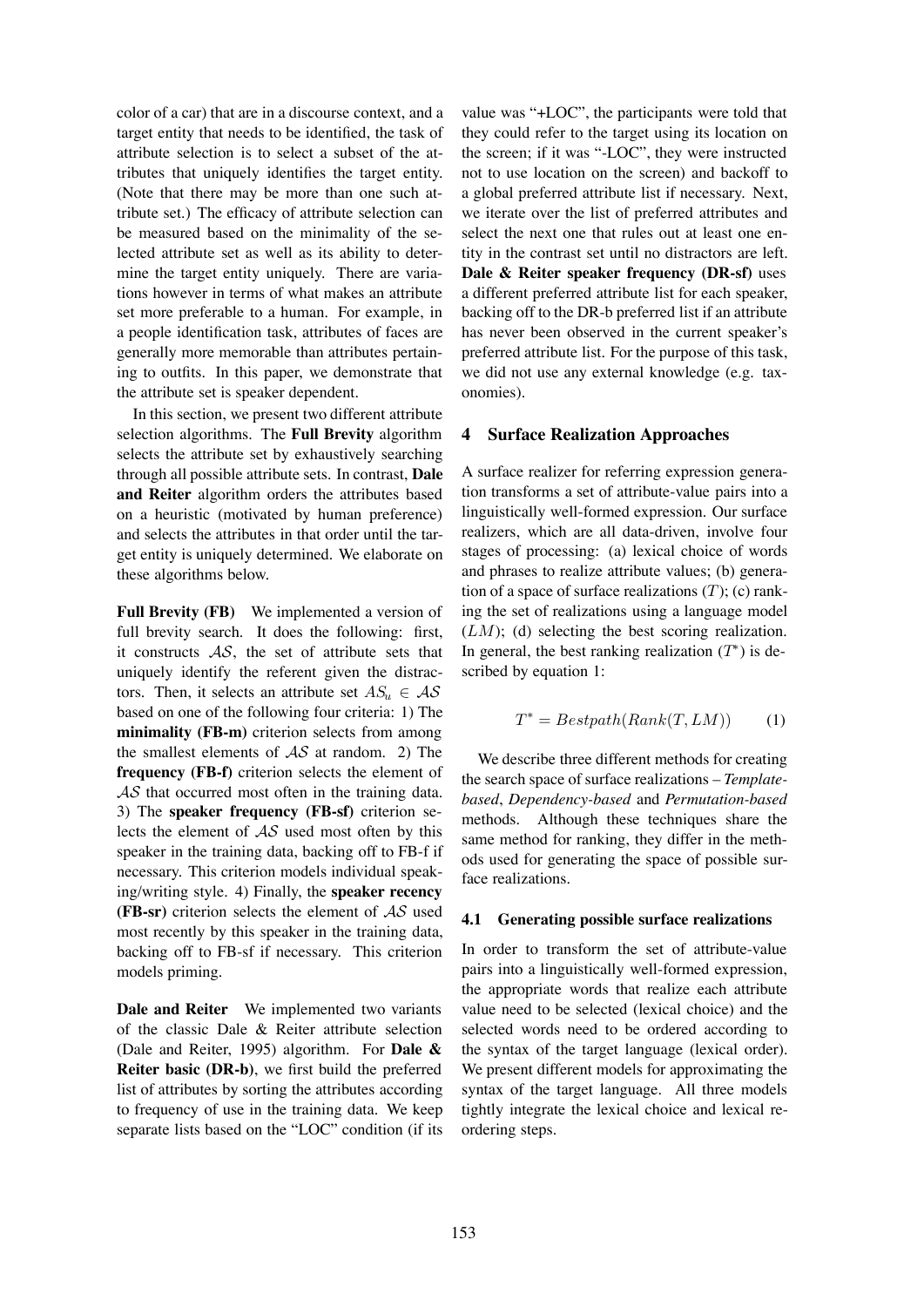# **4.1.1 Template-Based Realizer**

In the template-based approach, surface realizations from our training data are used to infer a set of templates. In the TUNA data, each attribute in each referring expression is annotated with its attribute type (e.g. in "the large red sofa" the second word is labeled 'size', the third 'color' and the fourth 'type'). We extract the annotated referring expressions from each trial in the training data and replace each attribute value with its type (e.g. "the size color type") to create a template. Each template is indexed by the lexicographically sorted list of attribute types it contains (e.g. color size type). If an attribute set is not found in the training data (e.g. color size) but a superset of that set is (e.g. color size type), then the corresponding template(s) may be used, with the un-filled attribute types deleted prior to output.

At generation time, we find all possible realizations  $(l)$  (from the training data) of each attribute value (a) in the input attribute set  $(AS)$ , and fill in each possible template  $(t)$  with each combination of the attribute realizations. The space of possible surface realizations is represented as a weighted finite-state automaton. The weights are computed from the prior probability of each template and the prior probability of each lexical item realizing an attribute (Equation 2). We have two versions of this realizer: one with speaker-specific lexicons and templates (**Template-S**), and one without (**Template**). We report results for both.

$$
P(T|AS) = \sum_{t} P(t|AS) * \prod_{a \in t} \sum_{l} P(l|a, t)
$$
 (2)

### **4.1.2 Dependency-Based Realizer**

To construct our dependency-based realizer, we first parse all the word strings from the training data using the dependency parser described in (Bangalore et al., 2005; Nasr and Rambow, 2004). Then, for every pair of words  $w_i$ ,  $w_j$  that occur in the same referring expression (RE) in the training data, we compute:  $freq(i < j)$ , the frequency with which  $w_i$  precedes  $w_j$  in any RE;  $freq(dep(w_i, w_j) \wedge i \leq j)$ , the frequency with which  $w_i$  depends on and precedes  $w_i$  in any RE, and  $freq(dep(w_i, w_j) \wedge j < i)$ , the frequency with which  $w_i$  depends on and follows  $w_i$  in any RE.

At generation time, we find all possible realizations of each attribute value in the input attribute

set, and for each combination of attribute realizations, we find the most likely set of dependencies and precedences given the training data. In other words, we bin the selected attribute realizations according to whether they are most likely to precede, depend on and precede, depend on and follow, or follow, the head word they are closest to. The result is a set of weighted partial orderings on the attribute realizations. As with the templatebased surface realizer, we implemented speakerspecific and speaker-independent versions of the dependency-based surface realizer. Once again, we encode the space of possible surface realizations as a weighted finite-state automaton.

#### **4.1.3 Permute and Rank Realizer**

In this method, the lexical items associated with each attribute value to be realized are treated as a disjunctive set of tokens. This disjunctive set is represented as a finite-state automaton with two states and transitions between them labeled with the tokens of the set. The transitions are weighted by the negative logarithm of the probability of the lexical token (l) being associated with that attribute value (a):  $(-log(P(l|a)))$ . These sets are treated as bags of tokens; we create permutations of these bags of tokens to represent the set of possible surface realizations.

In general, the number of states of the minimal permutation automaton of even a linear automaton (finite-state representation of a string) grows exponentially with the number of words of the string. Although creating the full permutation automaton for full natural language generation tasks could be computationally prohibitive, most attribute sets in our two domains contain no more than five attributes. So we choose to explore the full permutation space. A more general approach might constrain permutations to be within a local window of adjustable size (also see (Kanthak et al., 2005)).

Figure 3 shows the minimal permutation automaton for an input sequence of 4 words and a window size of 2. Each state of the automaton is indexed by a bit vector of size equal to the number of words/phrases of the target sentence. Each bit of the bit vector is set to 1 if the word/phrase in that bit position is used on any path from the initial to the current state. The next word for permutation from a given state is restricted to be within the window size (2 in our case) positions counting from the first as-yet uncovered position in that state. For example, the state indexed with vector "1000" rep-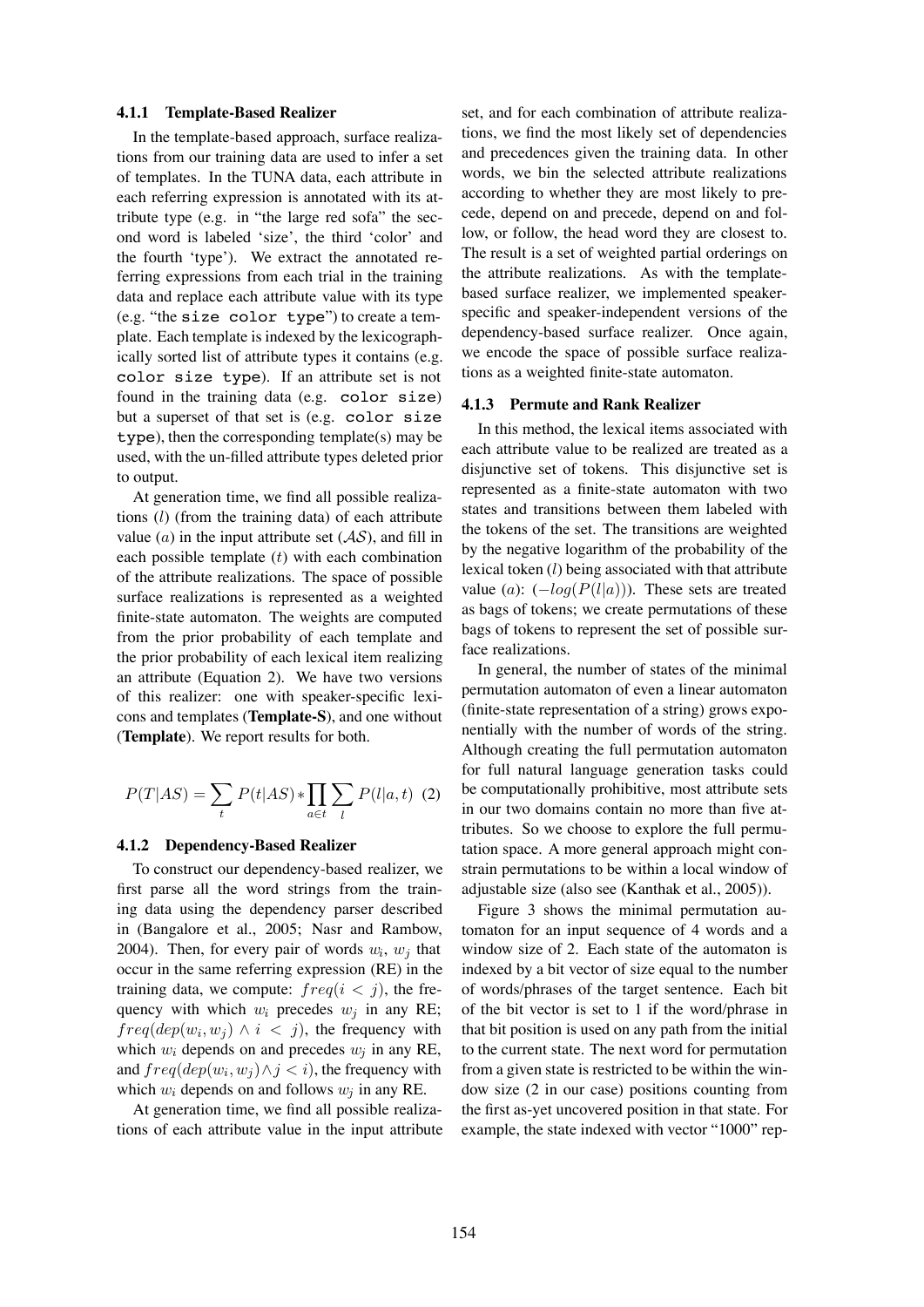

Figure 3: Locally constraint permutation automaton for a sentence with 4 positions and a window size of 2.

resents the fact that the word/phrase at position 1 has been used. The next two (window=2) positions are the possible outgoing arcs from this state with labels 2 and 3 connecting to state "1100" and "1010" respectively. The bit vectors of two states connected by an arc differ only by a single bit. Note that bit vectors elegantly solve the problem of recombining paths in the automaton as states with the same bit vectors can be merged. As a result, a fully minimized permutation automaton has only a single initial and final state.

# **4.2 Ranking and Recovering a Surface Realization**

These three methods for surface realization create a space of possible linguistic expressions given the set of attributes to be realized. These expressions are encoded as finite-state automata and have to be ranked based on their syntactic well-formedness. We approximate the syntactic well-formedness of an expression by the  $n$ -gram likelihood score of that expression. We use a trigram model trained on the realizations in the training corpus. This language model is also represented as a weighted finite-state automaton. The automaton representing the space of possible realizations and the one representing the language model are composed. The result is an automaton that ranks the possible realizations according to their n-gram likelihood scores. We then produce the best-scoring realization as the target realization of the input attribute set.

We introduce a parameter  $\lambda$  which allows us to control the importance of the prior score relative to the language model scores. We weight the finite-state automata according to this parameter as shown in Equation 3.

$$
T^* = Bestpath(\lambda * T \circ (1 - \lambda) * LM)
$$
 (3)

|         | DICE             | MASI | Acc.           | Uniq.        | Min.     |  |  |  |
|---------|------------------|------|----------------|--------------|----------|--|--|--|
|         | Furniture        |      |                |              |          |  |  |  |
| $FB-m$  | .36              | .16  | $\theta$       | 1            | 1        |  |  |  |
| $FB-f$  | .81              | .58  | .40            | 1            | $\theta$ |  |  |  |
| $FB-sf$ | .95              | .87  | .79            | 1            | $\theta$ |  |  |  |
| $FB-sr$ | .93              | .81  | .71            | 1            | 0        |  |  |  |
| $DR-b$  | .81              | .60  | .45            | 1            | $\Omega$ |  |  |  |
| $DR-sf$ | .86              | .64  | .45            | 1            | .04      |  |  |  |
|         | People           |      |                |              |          |  |  |  |
| $FB-m$  | .26              | .12  | 0              | 1            | 1        |  |  |  |
| $FB-f$  | .58              | .37  | .28            | 1            | 0        |  |  |  |
| $FB-sf$ | .94              | .88  | .84            | 1            | .01      |  |  |  |
| $FB-sr$ | .93              | .85  | .79            | 1            | .01      |  |  |  |
| $DR-b$  | $\overline{.70}$ | .45  | .25            | 1            | $\theta$ |  |  |  |
| $DR-sf$ | .78              | .55  | .35            | $\mathbf{1}$ | 0        |  |  |  |
|         | Overall          |      |                |              |          |  |  |  |
| $FB-m$  | .32              | .14  | $\overline{0}$ | 1            | 1        |  |  |  |
| $FB-f$  | .70              | .48  | .34            | 1            | $\theta$ |  |  |  |
| $FB-sf$ | .95              | .87  | .81            | 1            | .01      |  |  |  |
| $FB-sr$ | .93              | .83  | .75            | 1            | .01      |  |  |  |
| $DR-b$  | .76              | .53  | .36            | 1            | $\Omega$ |  |  |  |
| $DR-sf$ | .82              | .60  | .41            | 1            | .02      |  |  |  |

Table 1: Results for attribute selection

### **5 Attribute Selection Experiments**

**Data Preparation** The training data were used to build the models outlined above. The development data were then processed one-by-one.

**Metrics** We report performance using the metrics used for the REG 2008 competition. The MASI metric is a metric used in summarization that measures agreement between two annotators (or one annotator and one system) on set-valued items (Nenkova et al., 2007). Values range from 0 to 1, with 1 representing perfect agreement. The DICE metric is also a measure of association whose value varies from 0 (no association) to 1 (total association) (Dice, 1945). The Accuracy metric is binary-valued: 1 if the attribute set is identical to that selected by the human, 0 otherwise. The Uniqueness metric is also binary-valued: 1 if the attribute set uniquely identifies the target referent among the distractors, 0 otherwise. Finally, the Minimality metric is 1 if the selected attribute set is as small as possible (while still uniquely identifying the target referent), and 0 otherwise. We note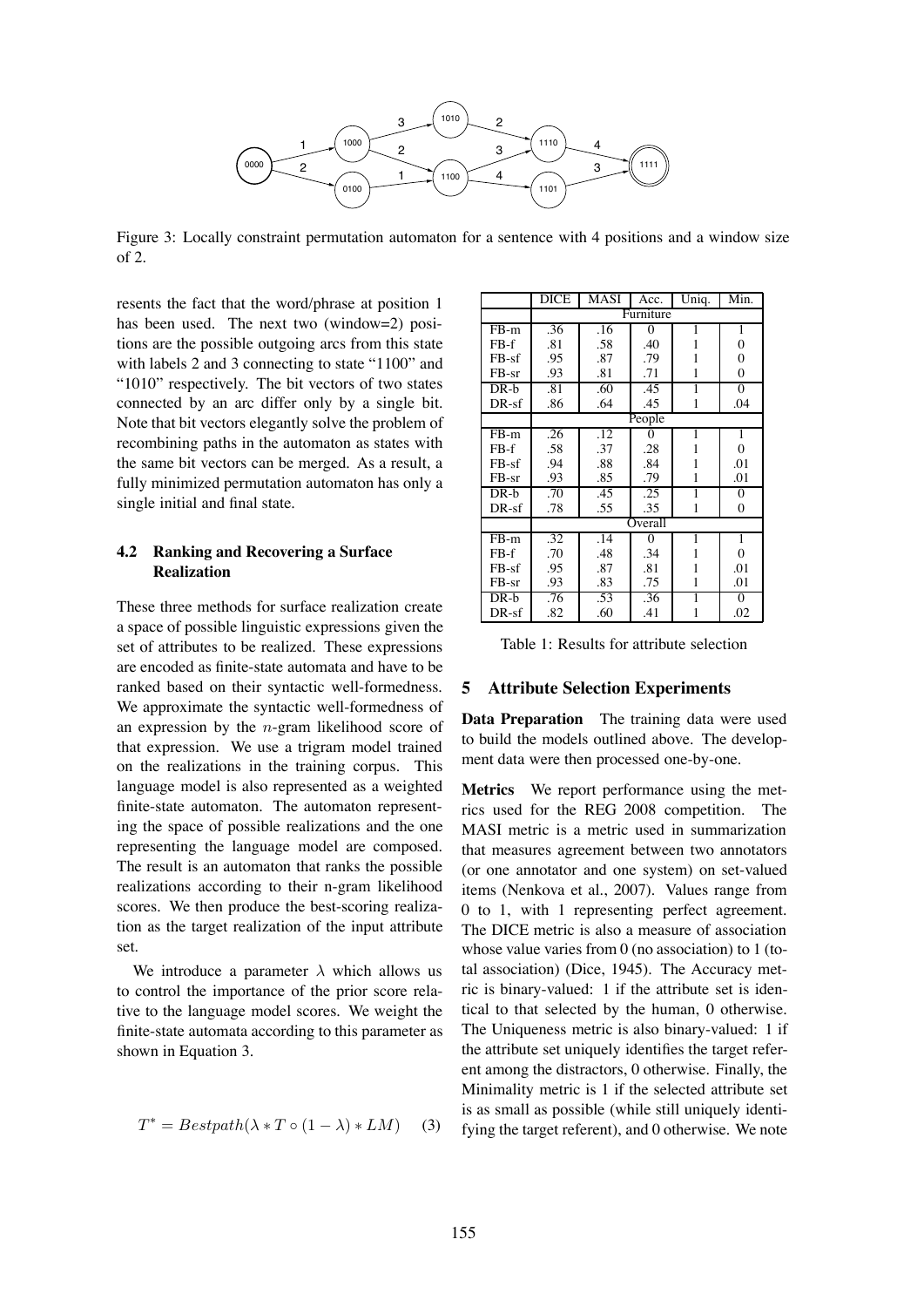that attribute selection algorithms such as Dale & Reiter's are based on the observation that humans frequently do not produce minimal referring expressions.

**Results** Table 1 shows the results for variations of full brevity. As we would expect, all approaches achieve a perfect score on uniqueness. For both corpora, we see a large performance jump when we use speaker constraints for all metrics other than minimality. However, when we incorporate recency constraints as well performance declines slightly. We think this is due to two factors: first, the speakers are not in a conversation, and selfpriming may have less impact than other-priming; and second, we do not always have the most recent prior utterance for a given speaker in the training data.

Table 1 also shows the results for variations of Dale & Reiter's algorithm. When we incorporate speaker constraints, we again see a performance jump for most metrics, although compared to the best possible case (full brevity) there is still room for improvement.

We conclude that speaker constraints can be successfully used in standard attribute selection algorithms to improve performance on this task.

The most relevant previous research is the work of (Gupta and Stent, 2005), who modified Dale and Reiter's algorithm to model speaker adaptation in dialog. However, this corpus does not involve dialog so there are no cross-speaker constraints, only within-speaker constraints (speaker style and priming).

# **6 Surface Realization Experiments**

**Data Preparation** We first normalized the training data to correct misspellings and remove punctuation and capitalization. We then extracted a phrasal lexicon. For each attribute value we extracted the count of all realizations of that value in the training data. We treated locations as a special case, storing separately the realizations of xy coordinate pairs and single x- or y-coordinates. We added a small number of realizations by hand to cover possible attribute values not seen in the training data.

**Realization** We ran two realization experiments. In the first experiment, we used the humanselected attribute sets in the development data as the input to realization. If we want to maxi-

|              | λ         | SED  | ACC  | Bleu  | NIST |  |  |
|--------------|-----------|------|------|-------|------|--|--|
|              | Furniture |      |      |       |      |  |  |
| Permute&Rank | 0.01      | 3.54 | 0.14 | 0.311 | 3.87 |  |  |
| Dependency   | 0.90      | 4.51 | 0.09 | 0.206 | 3.29 |  |  |
| Dependency-S | 0.60      | 4.30 | 0.11 | 0.232 | 3.91 |  |  |
| Template     | 0.10      | 3.59 | 0.13 | 0.328 | 3.93 |  |  |
| Template-S   | 0.10      | 2.80 | 0.28 | 0.403 | 4.67 |  |  |
|              | People    |      |      |       |      |  |  |
| Permute&Rank | 0.04      | 4.37 | 0.10 | 0.227 | 3.15 |  |  |
| Dependency   | 0.70      | 6.10 | 0.00 | 0.072 | 2.35 |  |  |
| Dependency-S | 0.50      | 5.84 | 0.02 | 0.136 | 3.05 |  |  |
| Template     | 0.80      | 3.87 | 0.07 | 0.250 | 3.18 |  |  |
| Template-S   | 0.70      | 3.79 | 0.15 | 0.265 | 3.59 |  |  |
|              | Overall   |      |      |       |      |  |  |
| Permute&Rank | .01/0.04  | 3.92 | 0.12 | 0.271 | 4.02 |  |  |
| Dependency   | 0.9/0.7   | 5.24 | 0.05 | 0.146 | 3.23 |  |  |
| Dependency-S | 0.6/0.5   | 5.01 | 0.07 | 0.187 | 3.98 |  |  |
| Template     | 0.1/0.8   | 3.77 | 0.10 | 0.285 | 4.09 |  |  |
| Template-S   | 0.1/0.7   | 3.26 | 0.22 | 0.335 | 4.77 |  |  |

Table 2: Results for realization using speakers' attribute selection (SED: String Edit Distance, ACC: String Accuracy)

mize humanlikeness, then using these attribute sets should give us an idea of the best possible performance of our realization methods. In the second experiment, we used the attribute sets output by our best-performing attribute selection algorithms (FB-sf and DR-sf) as the input to realization.

**Metrics** We report performance of our surface realizers using the metrics used for the REG 2008 shared challenge and standard metrics used in the natural language generation and machine translation communities. String Edit Distance (SED) is a measure of the number of words that would have to be added, deleted, or replaced in order to transform the generated referring expression into the one produced by the human. As used in the REG 2008 shared challenge, it is unnormalized, so its values range from zero up. Accuracy (ACC) is binary-valued: 1 if the generated referring expression is identical to that produced by the human (after spelling correction and normalization), and 0 otherwise. Bleu is an n-gram based metric that counts the number of 1, 2 and 3 grams shared between the generated string and one or more (preferably more) reference strings (Papenini et al., 2001). Bleu values are normalized and range from 0 (no match) to 1 (perfect match). Finally, the NIST metric is a variation on the Bleu metric that, among other things, weights rare n-grams higher than frequently-occurring ones (Doddington, 2002). NIST values are unnormalized.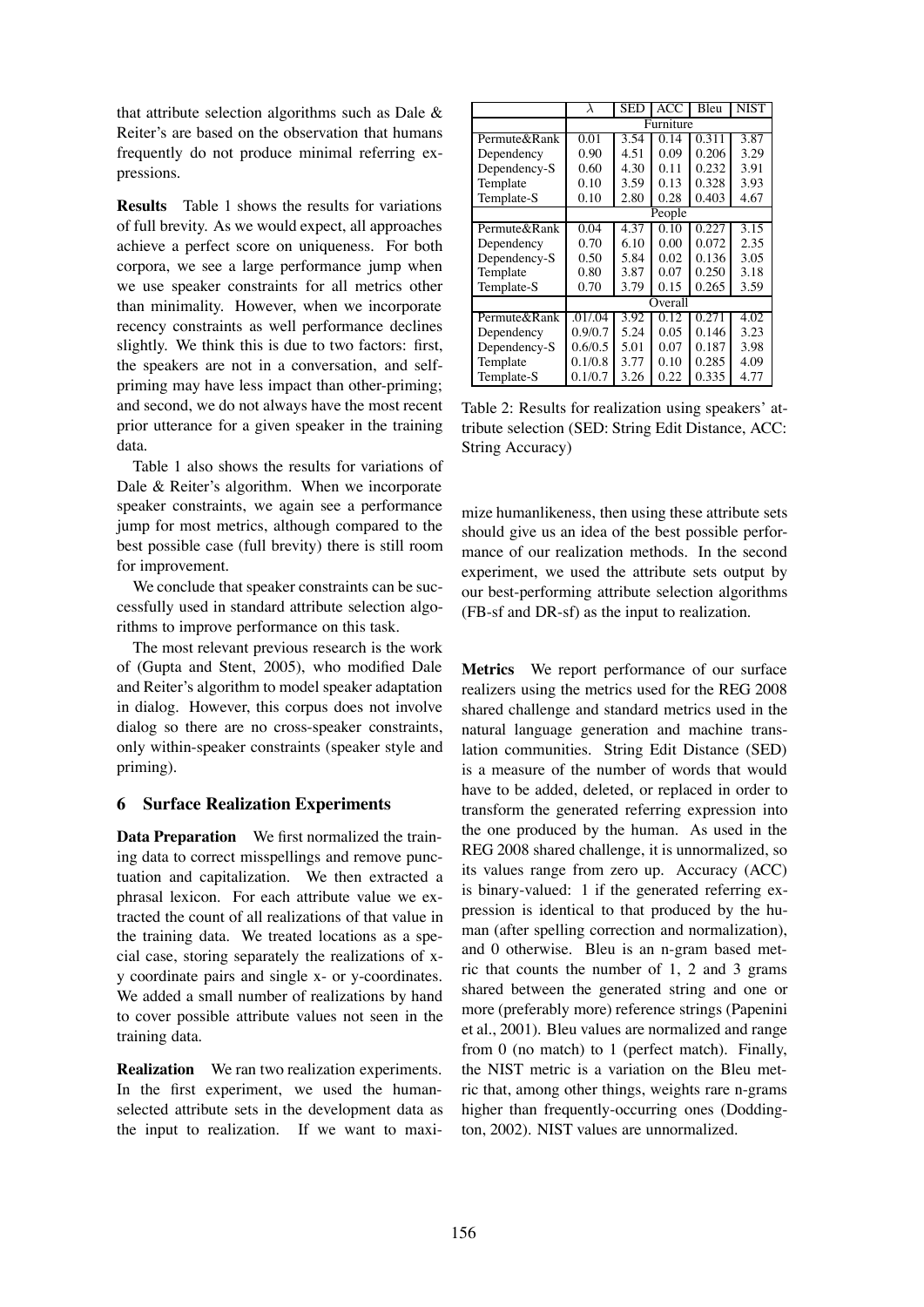|              | <b>SED</b> |         | ACC     |         | Bleu    |       | NIST                |         |
|--------------|------------|---------|---------|---------|---------|-------|---------------------|---------|
|              | Furniture  |         |         |         |         |       |                     |         |
|              | $FB-sf$    | $DR-sf$ | $FB-sf$ | $DR-sf$ | $FB-sf$ | DR-sf | $\overline{FB}$ -sf | $DR-sf$ |
| Permute&Rank | 3.97       | 4.22    | 0.09    | 0.06    | .291    | .242  | 3.82                | 3.32    |
| Dependency   | 4.80       | 5.03    | 0.04    | 0.03    | .193    | .105  | 3.32                | 2.46    |
| Dependency-S | 4.71       | 4.88    | 0.06    | 0.04    | .201    | .157  | 3.74                | 3.26    |
| Template     | 3.89       | 4.56    | 0.09    | 0.05    | .283    | .213  | 3.48                | 3.22    |
| Template-S   | 3.26       | 3.90    | 0.19    | 0.12    | .362    | .294  | 4.41                | 4.07    |
|              | People     |         |         |         |         |       |                     |         |
| Permute&Rank | 4.75       | 5.82    | 0.09    | 0.03    | .171    | .110  | 2.70                | 2.31    |
| Dependency   | 6.35       | 6.91    | 0.00    | 0.00    | .068    | .073  | 1.81                | 1.86    |
| Dependency-S | 5.94       | 6.18    | 0.01    | 0.00    | .108    | .113  | 2.73                | 2.41    |
| Template     | 3.62       | 4.24    | 0.07    | 0.04    | .231    | .138  | 2.88                | 1.35    |
| Template-S   | 3.76       | 4.38    | 0.12    | 0.06    | .201    | .153  | 2.76                | 1.88    |
|              | Overall    |         |         |         |         |       |                     |         |
| Permute&Rank | 4.33       | 4.96    | 0.09    | 0.05    | .236    | .235  | 3.73                | 3.72    |
| Dependency   | 5.51       | 6.00    | 0.02    | 0.01    | .136    | .091  | 2.97                | 2.50    |
| Dependency-S | 5.36       | 5.67    | 0.04    | 0.02    | .159    | .136  | 3.77                | 3.25    |
| Template     | 3.76       | 4.41    | 0.08    | 0.05    | .258    | .180  | 3.69                | 2.89    |
| Template-S   | 3.48       | 4.12    | 0.16    | 0.09    | .288    | .229  | 4.15                | 3.58    |

Table 3: Results for realization with different attribute selection algorithms

|              |         | <b>Furniture</b> | People  |       |  |
|--------------|---------|------------------|---------|-------|--|
|              | $FB-sf$ | DR-sf            | $FB-sf$ | DR-sf |  |
| Permute&Rank | .01     | .05              | .05     | .04   |  |
| Dependency   | 9.      | 9                | . မ     |       |  |
| Dependency-S | .2      | .2               | .4      |       |  |
| Template     | .8      | .8               | .8      | .8    |  |
| Template-S   |         |                  |         |       |  |

Table 4: Optimal  $\lambda$  values with different attribute selection algorithms

**Results** Our experimental results are shown in Tables 2 and 3. (These results are the results obtained with the language model weighting that gives best performance; the weights are shown in Tables 2 and 4.) Our approaches work better for the furniture domain, where there are fewer attributes, than for the people domain. For both domains, for automatic and human attribute selection, the speaker-dependent Template-based approach seems to perform the best, then the speakerindependent Template-based approach, and then the Permute&Rank approach. However, we find automatic metrics for evaluating generation quality to be unreliable. We looked at the output of the surface realizers for the two examples in Section 2. The best output for the example in Figure 1 is from the FB-sf template-based speaker-dependent algorithm, which is *the big red sofa*. The worst output is from the DR-sf dependency-based speakerdependent algorithm, which is *on the left red chair with three seats*. The best output for the example in Figure 2 is from the FB-sf template-based speaker-independent algorithm, which is *the man with the white beard*. The worst output is from the FB-sf dependency-based speaker-dependent algorithm, which is *beard man white*.

**Discussion** The Template-S approach achieves the best string edit distance scores, but it is not very robust. If no examples are found in the training data that realize (a superset of) the input attribute set, neither Template approach will produce any output.

The biggest cause of errors for the Permute and Reorder approach is missing determiners and missing modifiers. The biggest cause of errors for the Dependency approach is missing determiners and reordered words. The Template approach sometimes has repeated words (e.g. "middle", where "middle" referred to both x- and y-coordinates).

Here we report performance using automatic metrics, but we find these metrics to be unreliable (particularly in the absence of multiple reference texts). Also, we are not sure that people would accept from a computer system output that is very human-like in this domain, as the human-like output is often ungrammatical and telegraphic (e.g. "grey frontal table"). We plan to do a human evaluation soon to better analyze our systems' performance.

#### **7 Conclusions**

When building computational models of language, knowledge about the factors that influence human language production can prove very helpful. This knowledge can be incorporated in frequentist and heuristic approaches as constraints or features. In the experiments described in this paper, we used